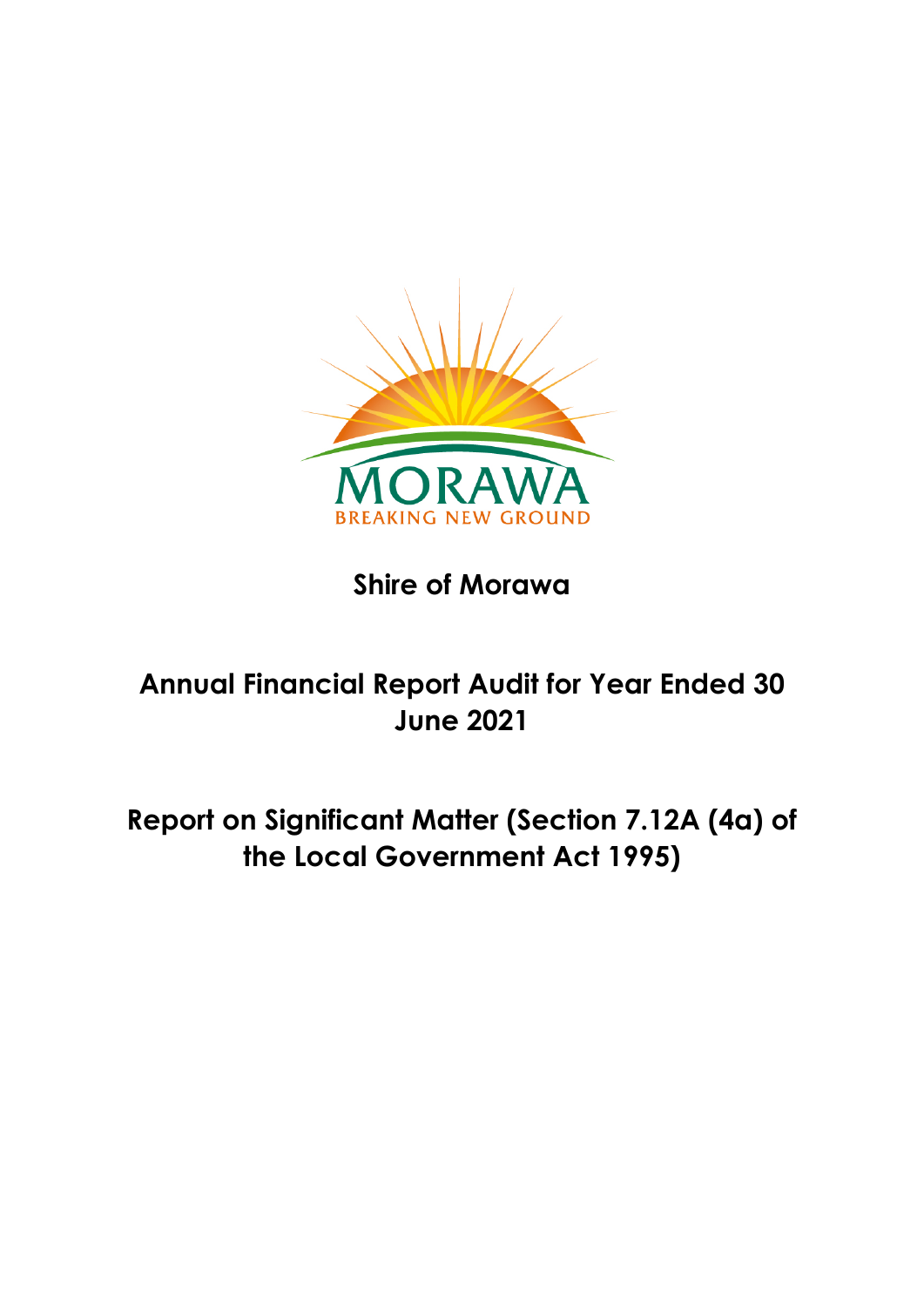# **Table of Contents**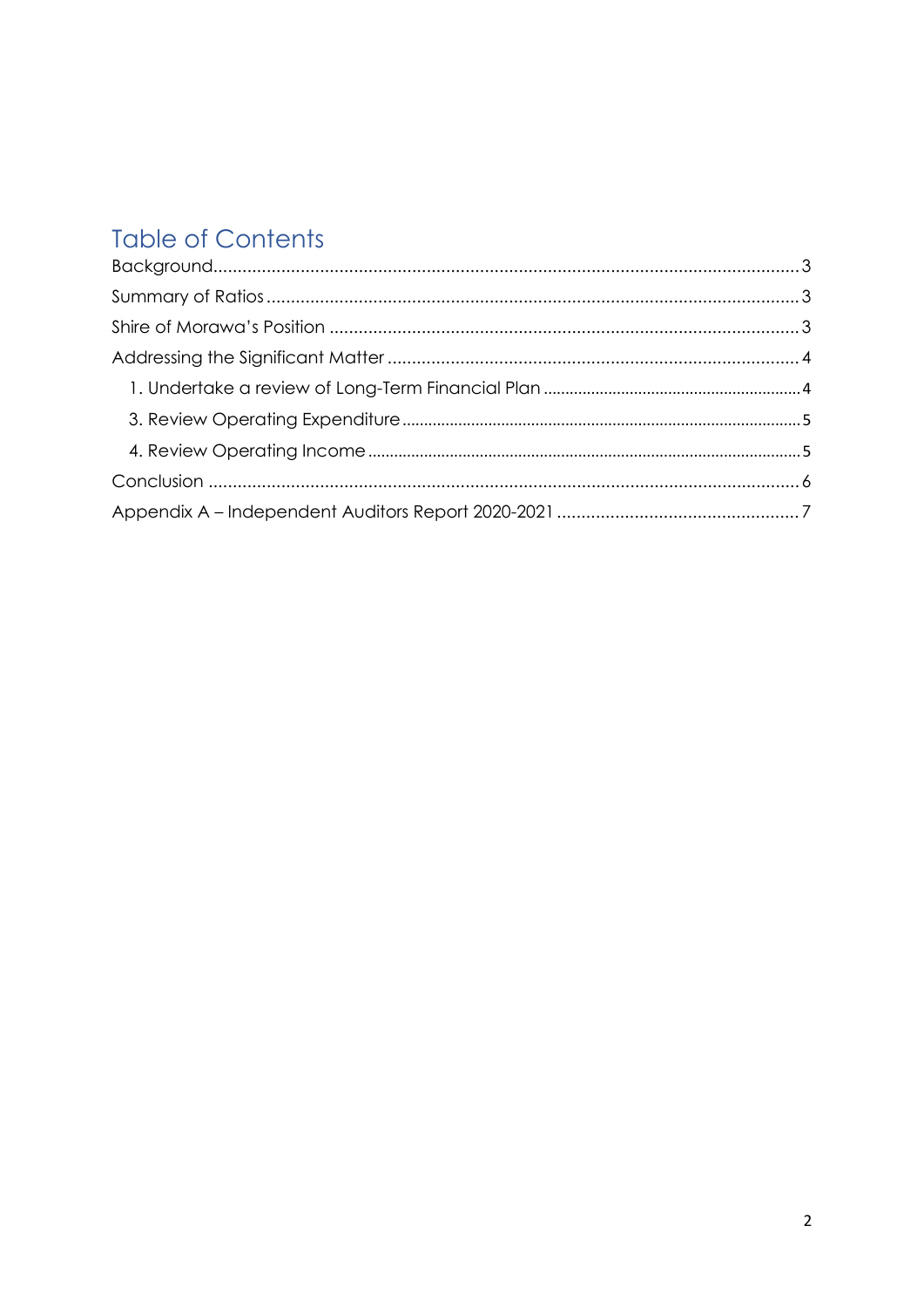### <span id="page-2-0"></span>Background

The Shire of Morawa (Shire) is required to prepare an audited Annual Financial Report each year under the Local Government Act 1995 (the Act). The Shire's auditor is the Office of the Auditor General (OAG).

The Shire's Annual Financial Report for the period ended 30 June 2021 was completed in December 2021 and signed Independent Auditors Report *(Appendix A)* was dated 21 December 2021.

Section 7.12A (4a) states that a Local Government must prepare a report addressing any matters identified as significant by the auditor in the audit report, stating what action the local government has taken or intends to take with respect to each of those matters.

The OAG Independent Auditor's Report shown in *Appendix A* identifies one matter identified as significant through the audit of the Shire's annual financial report.

As such this report has been prepared to meet the requirements of Section 7.12A and to address the significant adverse trend identified by the OAG.

## <span id="page-2-1"></span>Summary of Ratios

Regulation 50 of the Local Government (Financial Management) Regulations 1996 requires the inclusion of seven ratios in the Annual Financial Report.

### **Regulation 50: Financial ratios to be included in annual financial report**

The annual financial report is to include, for the financial year covered by the annual financial report and the 2 preceding financial years –

- 1. the current ratio; and
- 2. the asset consumption ratio; and
- 3. the asset renewal funding ratio; and
- 4. the asset sustainability ratio; and
- 5. the debt service cover ratio, and
- 6. the operating surplus ratio; and
- 7. the own source revenue coverage ratio.

The OAG has identified that the Shire's Operating Surplus Ratio has been below the Department of Local Government, Sport and Cultural Industries' (DLGSCI) standard for the last three years. I would like to note that the 2019/2020 Audit Opinion also had the Asset Sustainability Ratio listed as having an adverse trend, which the Shire has managed to turnaround during 2020/2021.

### <span id="page-2-2"></span>Shire of Morawa's Position

The following ratio data has been taken from the Annual Financial Statements for the year ending 2019 & 2021.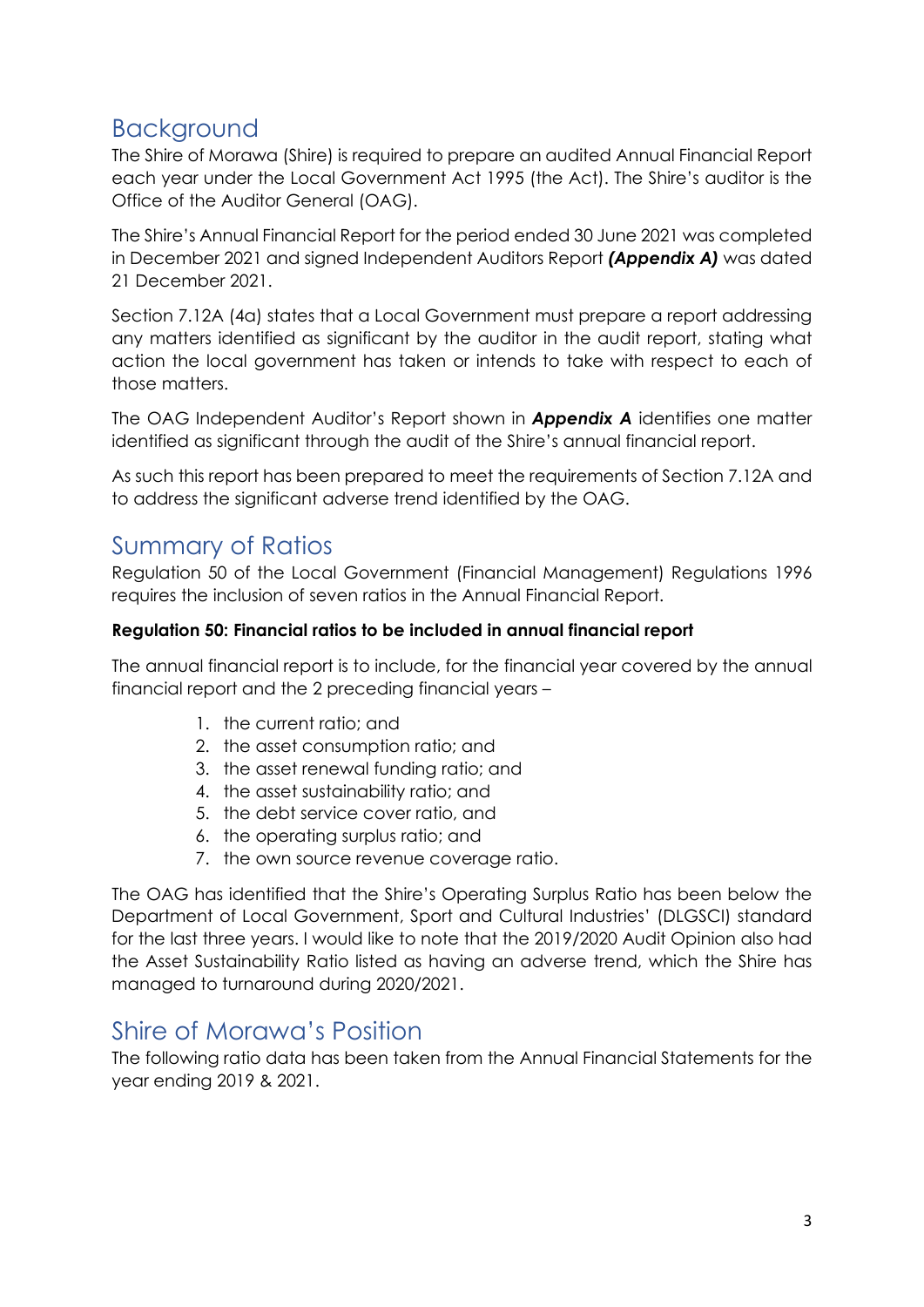|                         | 2017 | 2018    | 2019    | 2020    | 2021    |
|-------------------------|------|---------|---------|---------|---------|
| Operating Surplus Ratio |      | $-0.54$ | $-0.32$ | $-0.51$ | $-0.28$ |
| Meets Benchmark?        | Yes  | Nο      | Nο      | Nο      |         |

*Table 1: Colour coded ratio analysis 2017-2021 from Annual Financial Statements (Shire of Morawa)*

This ratio has been in the negative for the last four (4) years with an improvement showing between 2020 and 2021. The results of this ratio are affected by Council's ability to raise own source revenue to cover its operational needs and shows that increases to rates and charges over time have not been adequate to cover the increases to expenditure. Covid-19 had a significant affect during the 2020 financial year as Council did not increase any of its fees or charges as the expected impact of the pandemic on the community was unknown.

The Shire typically takes a cautious and conscientious approach to expenditure and the use of rate payer funds, which is highlighted by the Shire's reserve management practices supported by associated policies.

For the financial year ended 30 June 2021 the Shire had a reserve fund balance of \$5.5m, \$300k higher than 2020 and around 2.8 times the Shire's annual rates income. The Shire is confident of its financial health even if the Operating Surplus Ratio indicates a significant adverse trend.

The Shire also monitors it use of borrowings very closely and will only borrow if necessary to carry out suitable capital investments. Council currently has borrowings to the value of \$473k. This indicates that the Shire is unlikely to face significant financial impacts from being unable to repay its debts and is evident by the Shire's positive current ratio of 4.59%.

### <span id="page-3-0"></span>Addressing the Significant Matter

The Shire plans to address the significant matter identified by the OAG in the following ways.

- 1. Undertake a review of its Long-Term Financial Plan/Strategic Resource Plan including Asset Management Plans
- 2. Review operational expenditure
- 3. Review operating income

### <span id="page-3-1"></span>1. Undertake a review of Long-Term Financial Plan

The Shire has instigated a review of its long-term financial plan which unfortunately has not yet been completed due to limited staff resources, and whilst this has been contracted to Moore Australia, staff input is still necessary.

A review of the Shire's long term financial plan may identify further areas where refinements can be made, but it should be noted that in previous versions of the Long-Term Financial Plan the Shire expected both the Operating Surplus Ratio and Asset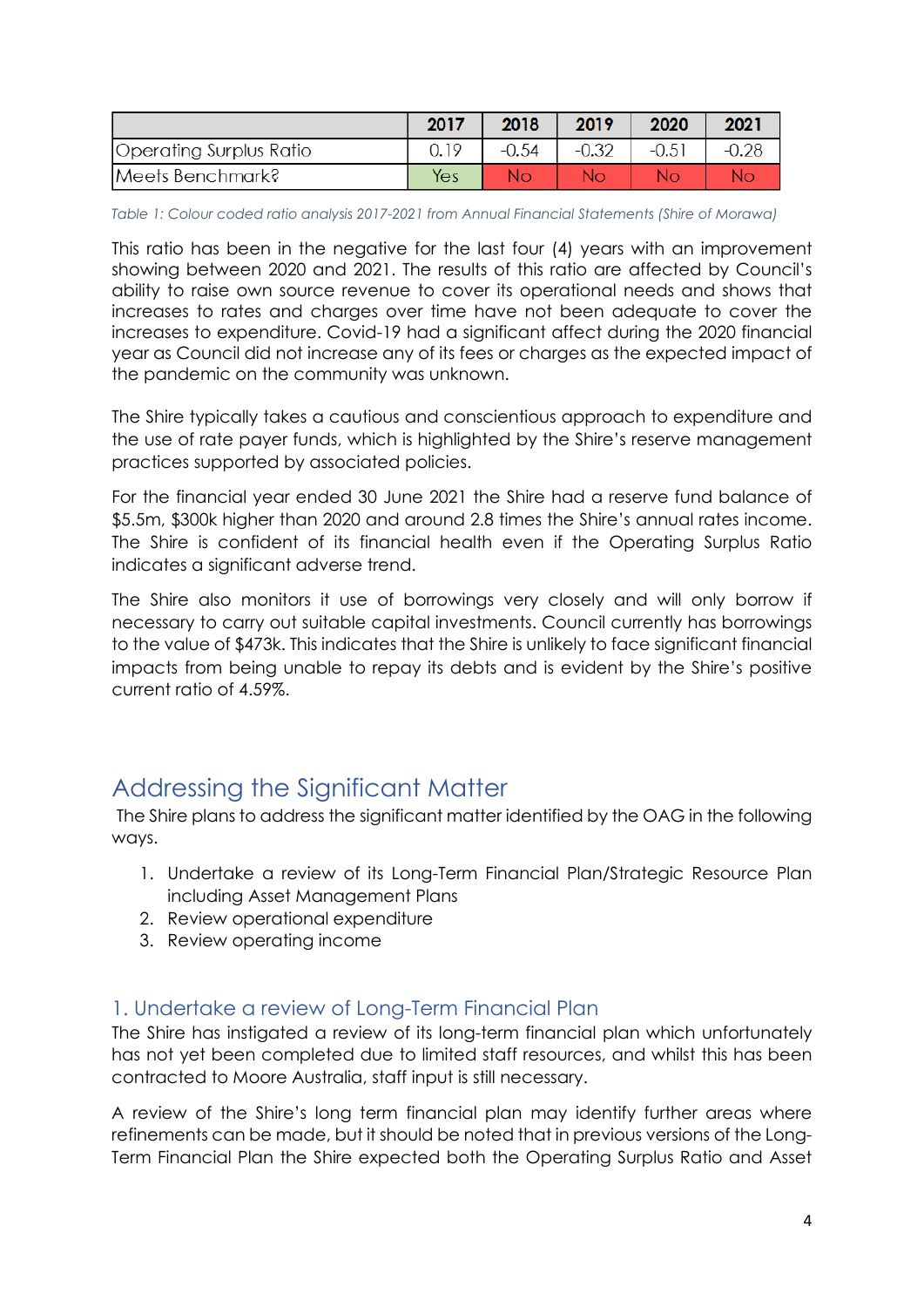Sustainability Ratio ratios to be below the DLGSCI's standard/baseline, this was not seen as detrimental to the Shire's financial viability.

In terms of long-term financial planning the Shire will also be reviewing its depreciation rates. Since 2016 the Shire's total asset base has only increased by 3% but its annual depreciation has increased by 30%, indicating a higher depreciation for assets year on year or some newly purchased assets having short useful lives. The Shire's asset replacement and renewal expenditure has remained relatively consistent at around \$1.5m per year. Whilst depreciation and ratios may suggest a higher level of capital renewal and replacement is required this needs to be balanced against the level of usage of assets.

### <span id="page-4-0"></span>3. Review Operating Expenditure

It should be noted that the Shire's general operating expenditure is at a very similar position as it was when the Long-Term Financial Plan was last revised which demonstrates the Shire's prudent approach towards expenditure.

One of the Shire's biggest expenditure areas is transport, specifically road maintenance which is necessary to support the agricultural economy. As such it is unlikely many savings will be achievable in this area.

One area the Shire is looking to save funds is on utilities, given utility providers continue to increase charge rates year on year. The Shire has recently signed a new contract with Synergy which gives some relief on the cost of power on our high consumption facilities. We are also planning to complete asset upgrades on other Shire properties in the form of Solar Panels to reduce power consumption. Unfortunately to implement this type of installation will incur significant capital expenditure which will need to be spread over a few years to achieve.

The continuation of prudent financial management and cost rationalization should see improvement of the Shire's Operating Surplus Ratio over time.

### <span id="page-4-1"></span>4. Review Operating Income

One of the main factors affecting the Shire's ability to invest in asset renewal and improve its Operating Surplus Ratio is income.

Since 2016 the Shire's total income from rates has increased from \$1.3m to \$1.9m, with no increase in population. Although the Shire could impose significant rate increases to improve its ratios, this would not be in the best interest of the community. Rates will need to continue to increase by more than inflation and wage increases to maintain the Shire's ability to cover its operational expenditure and asset renewal needs but large increases are unlikely.

Another way to increase the potential income from rates is by substantially increasing the Shire's population and property development. The Shire's population has declined over several years and much of the land in the townsite is undeveloped. The Shire's strategic community plan and previously the Regeneration Morawa initiative has placed an emphasis on population growth and economic development. The Shire continues to invest in this area, but it is unlikely the Shire will see marked improvements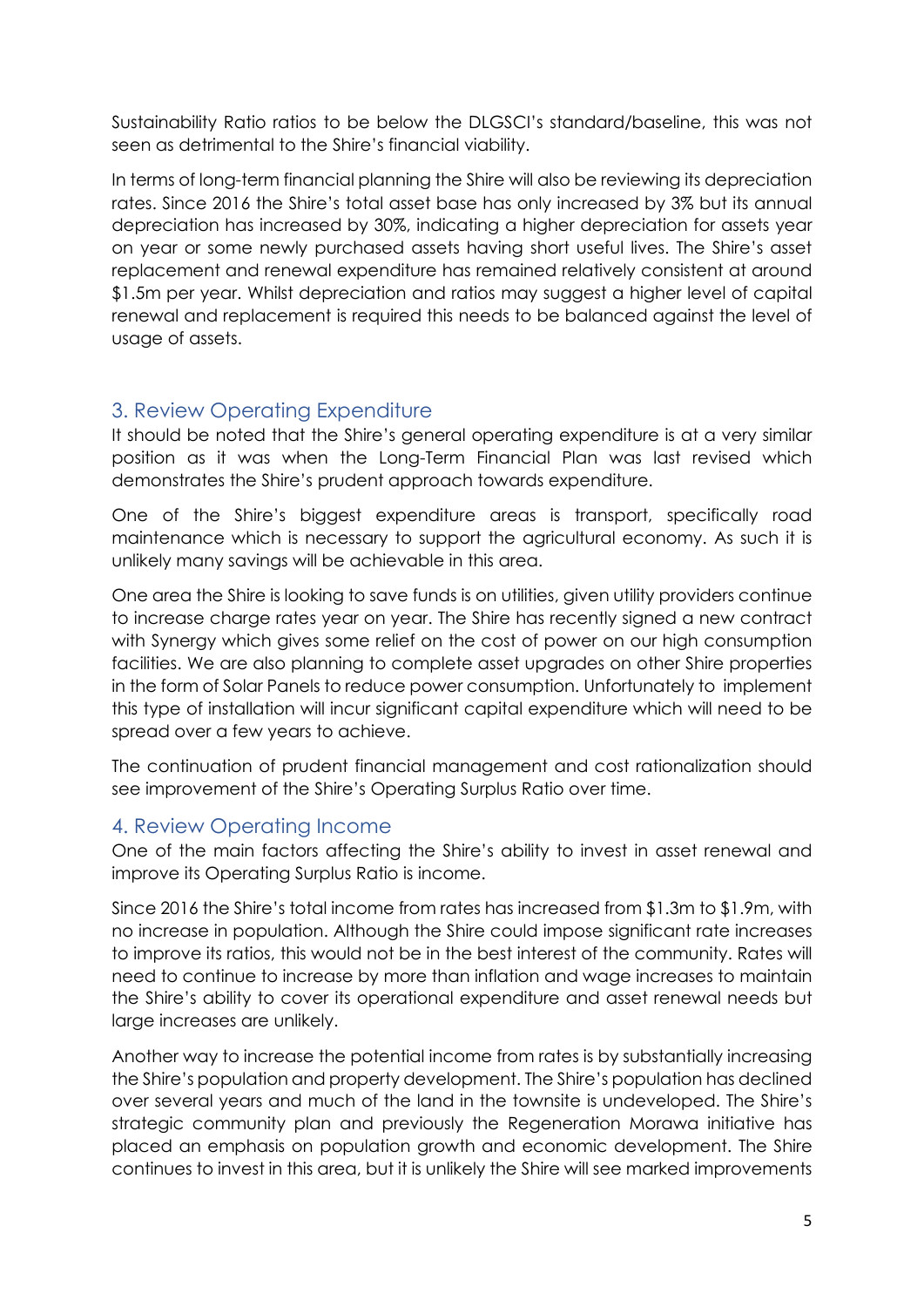in the short term but over the longer term it is envisaged that growth will positively contribute to financial sustainability.

Other income components have been largely negative. Interest income from the Shire's reserve and bank accounts dropped from \$62k in 2019/2020 to \$27k in 2020/2021 a drop of 43% even though reserves increased by \$300k and is expected to be even lower in coming financial years.

Income from Fees and Charges is reviewed annually as part of the budget process, but whilst the Shire could consider implementing a significant increase it must consider the impact on the community when undertaking this course of action. Many of Shire's fees are legislated or have been set based on expenditure. Other areas are deemed to be a community service such as the swimming pool, so the charge does not cover costs.

## <span id="page-5-0"></span>Conclusion

The significant adverse trend in the Shire's financial position identified by the OAG in response to three consecutive years of below par performance for the Operating Surplus Ratio is not something that can be easily fixed during one financial year.

The Shire of Morawa is committed to exploring avenues to increase operating revenues and rationalize costs, however as an organization with a strategic vision to create a welcoming and inclusive community with a vibrant and growing economy, all operational changes must be reviewed in a strategic context in terms of the longerterm effects it might have on our community.

A review of long-term financial planning should highlight any areas of financial concern and allow the Shire to adapt its practices to maintain financial viability. Funds held in reserve are designed for strategic benefit but still provide the Shire with capacity to invest in asset renewal if necessary.

No obvious quick wins are evident to improve the Shire's financial ratios, however it is debated as to whether the Operating Surplus Ratio alone represent a significant adverse trend in the Shire's position. The Shire has very minimal debt and holds money in reserve and has limited chance of encountering financial hardship in the near future.

The Shire encourages the Minister for Local Government to engage with the OAG, WALGA and LG Professionals to review the Department's financial ratios and their relevance to regional/remote communities and the different operational environments in which they operate.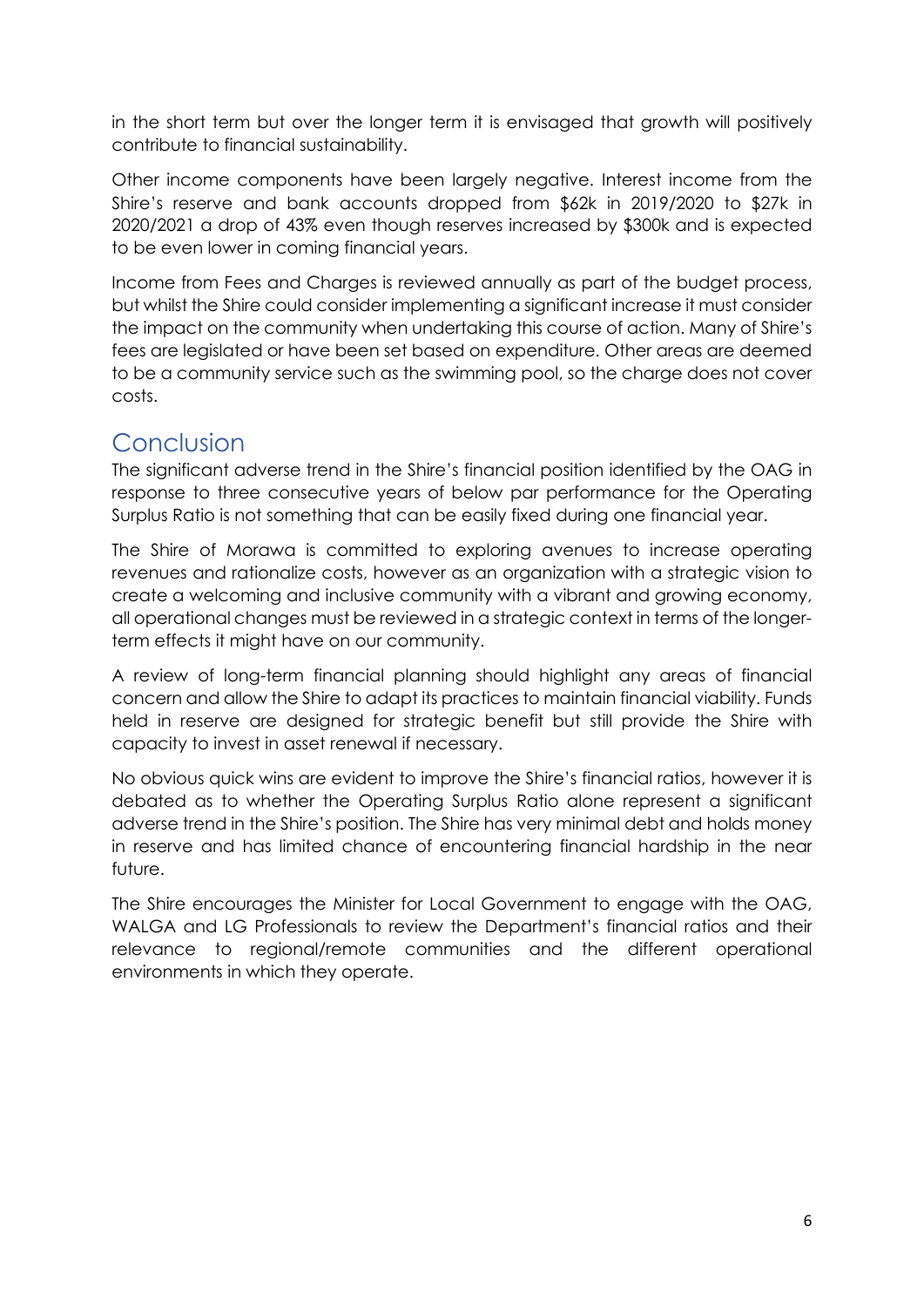

### Auditor General

#### **INDEPENDENT AUDITOR'S REPORT 2021 Shire of Morawa**

#### **To the Councillors of the Shire of Morawa**

## **Report on the audit of the annual financial report**

### **Opinion**

I have audited the financial report of the Shire of Morawa (Shire) which comprises:

- the Statement of Financial Position at 30 June 2021, the Statement of Comprehensive Income by Nature or Type, Statement of Comprehensive Income by Program, Statement of Changes in Equity, Statement of Cash Flows and Rate Setting Statement for the year then ended
- Notes comprising a summary of significant accounting policies and other explanatory information
- the Statement by the Chief Executive Officer.

In my opinion the financial report of the Shire of Morawa:

- is based on proper accounts and records
- fairly represents, in all material respects, the results of the operations of the Shire for the year ended 30 June 2021 and its financial position at the end of that period in accordance with the *Local Government Act 1995* (the Act) and, to the extent that they are not inconsistent with the Act, Australian Accounting Standards.

#### **Basis for opinion**

I conducted my audit in accordance with Australian Auditing Standards. My responsibilities under those standards are further described in the Auditor's responsibilities section below. I am independent of the Shire in accordance with the *Auditor General Act 2006* and the relevant ethical requirements of the Accounting Professional & Ethical Standards Board's APES 110 *Code of Ethics for Professional Accountants (including Independence Standards)* (the Code) that are relevant to my audit of the financial report. I have also fulfilled my other ethical responsibilities in accordance with the Code. I believe that the audit evidence I have obtained is sufficient and appropriate to provide a basis for my opinion.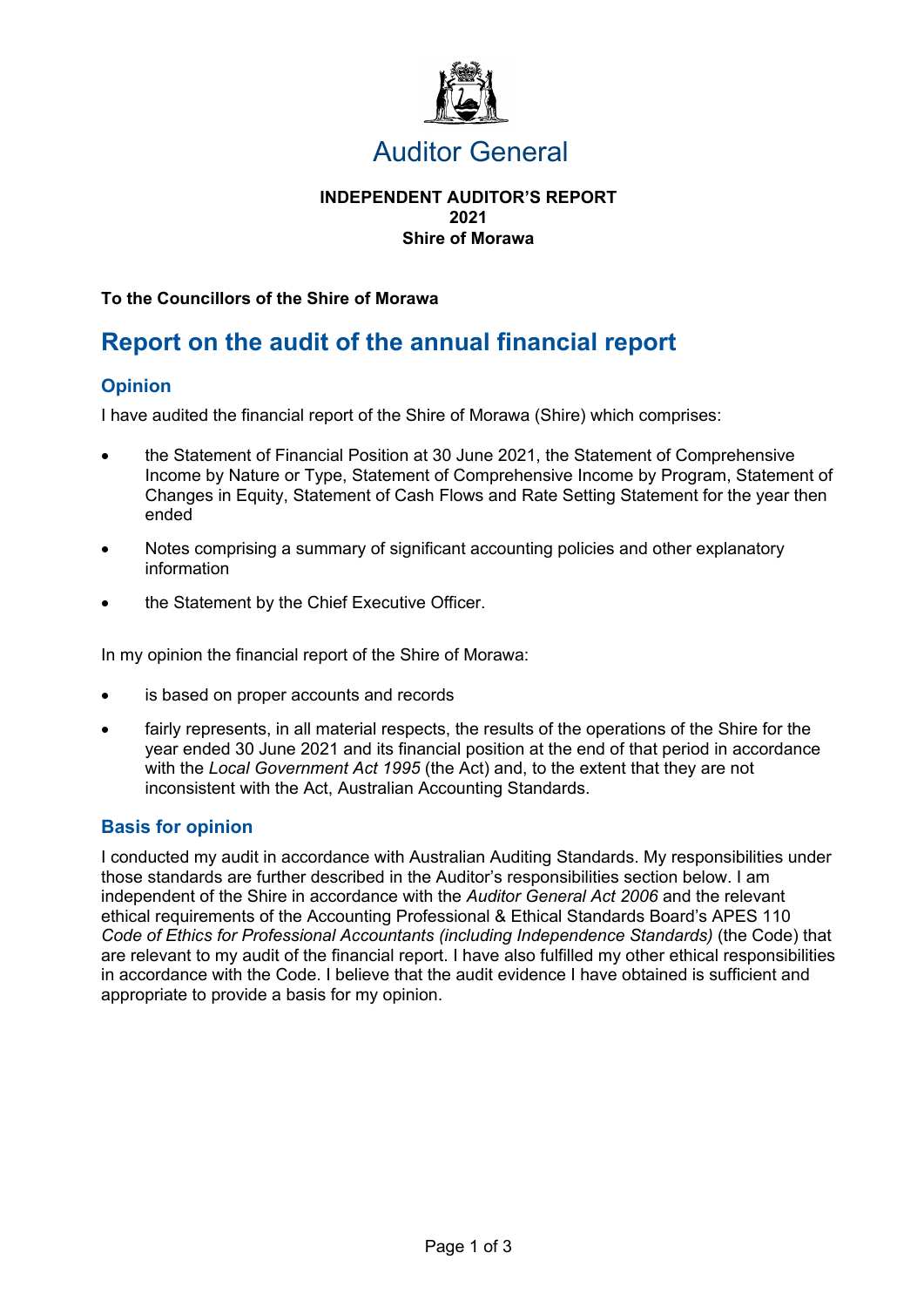### **Responsibilities of the Chief Executive Officer and Council for the financial report**

The Chief Executive Officer (CEO) of the Shire is responsible for the preparation and fair presentation of the financial report in accordance with the requirements of the Act, the Regulations and Australian Accounting Standards. The CEO is also responsible for managing internal control (as required by the CEO) to ensure the financial report is free from material misstatement, whether due to fraud or error.

In preparing the financial report, the CEO is responsible for assessing the Shire's ability to continue as a going concern, disclosing, as applicable, matters related to going concern and using the going concern basis of accounting unless the State Government has made decisions affecting the continued existence of the Shire.

The Council is responsible for overseeing the Shire's financial reporting process.

#### **Auditor's responsibility for the audit of the financial report**

As required by the *Auditor General Act 2006*, my responsibility is to express an opinion on the financial report. The objectives of my audit are to obtain reasonable assurance about whether the financial report as a whole is free from material misstatement, whether due to fraud or error, and to issue an auditor's report that includes my opinion. Reasonable assurance is a high level of assurance but is not a guarantee that an audit conducted in accordance with Australian Auditing Standards will always detect a material misstatement when it exists.

Misstatements can arise from fraud or error and are considered material if, individually or in the aggregate, they could reasonably be expected to influence the economic decisions of users taken on the basis of the financial report. The risk of not detecting a material misstatement resulting from fraud is higher than for one resulting from error, as fraud may involve collusion, forgery, intentional omissions, misrepresentations or the override of internal control.

A further description of my responsibilities for the audit of the financial report is located on the Auditing and Assurance Standards Board website. This description forms part of my auditor's report and can be found at https://www.auasb.gov.au/auditors\_responsibilities/ar4.pdf.